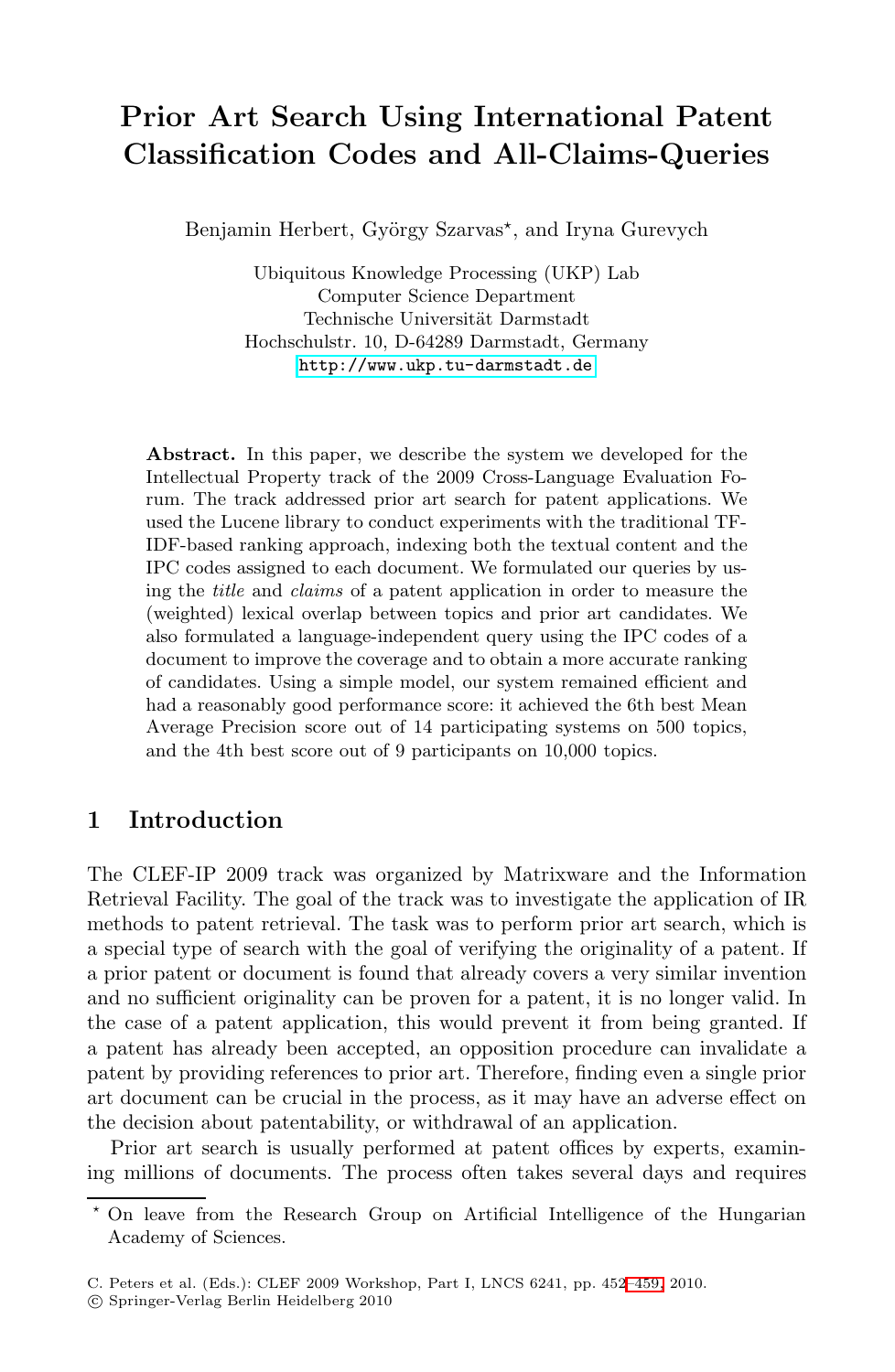strict documentation and experienced professionals. It would be beneficial if IR methods could ease this task or improve the speed and accuracy of the search.

Major challenges associated with finding prior art include: the usage of vocabulary and grammar is not enforced and depends on the authors; in order to cover a wide field of applications, often generic formulations and vague language are used; the authors might even try to disguise the information contained in a patent and take action against people that infringe a patent later; the description of inventions frequently uses new vocabulary; information constituting prior art might be described in a different language than the patent under investigation.

**Dataset & Task.** For the challenge, a collection of 1.9 million patent documents taken from the European Patent Office (EPO) was used. The documents in this collection correspond to approximately 1 million individual patents filed between 1985 and 2000 (thus one patent can have several files, with different versions/types of information). The patents are in the English, German, or French language. The language distribution is not uniform as 70% of the patents are English, 23% are German, and 7% are French. The patents are given in an XML format and supply detailed information such as the title, description, abstract, claims, inventors and classification.

The focus of the challenge was to find prior art for the given topic documents. Several tasks were defined: the *Main* task, where topics corresponded to full patent documents, and the multilingual tasks, where only the *title* and *claims* fields were given in a single la[ngu](#page-7-1)age (*English*, *German*, [or](#page-1-0) *French*) and prior art documents were expected to be retrieved in any of these three languages.

Relevance assessments were compiled automatically using the citations pointing to prior art documents found in the EPO files of the topic patent applications. The training data for the challenge consisted of 500 topics and relevant prior art. The evaluation was carried out on document sets having 500 (Small), 1,000 (Medium) and 10,000 (XLarge evaluation) topics, respectively.

For a more detailed description of the task, participating groups, the dataset and overall results, please see the challenge paper  $[2]$  and the track Web page<sup>1</sup>.

## **2 Our Approach**

<span id="page-1-0"></span>For most patents, several files were available, corresponding to different versions of the patent (an application text is subject to change during the evaluation process). We decided not to use all the different versions available for the patent, [but only the most up-to-date version.](http://www.ir-facility.org/the_irf/clef-ip09-track) We epxected the latest version to contain the most authoritative information. If a certain field used by our system was missing from that version, we extracted the relevant information from the latest source that included this field. In our system, we used the information provided under the *claims*, *abstract*, *description*, *title* and *IPC codes* fields only. We did not use other, potentially useful sections of patent applications such as authors or date.

 $\frac{1}{1}$  http://www.ir-facility.org/the\_irf/clef-ip09-track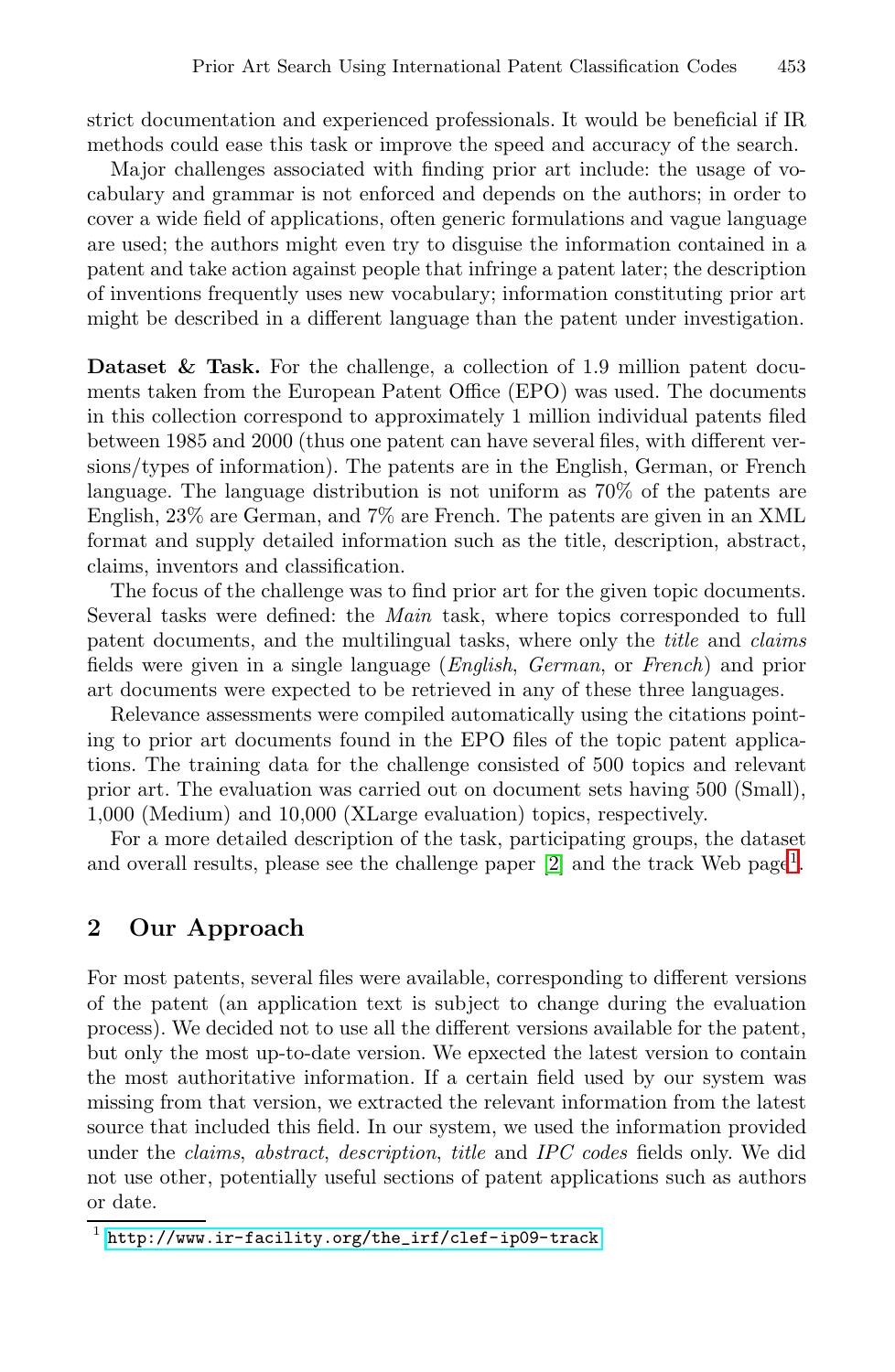454 B. Herbert, G. Szarvas, and I. Gurevych

#### **2.1 Preprocessing**

We performed the following preprocessing steps:

- **–** *Sentence splitting* based on the Java BreakIterator<sup>2</sup> implementation.
- **–** *Tokenization* based on the Java BreakIterator (for the French documents we also used apostrophes as token boundaries: e.g. *d'un* was split to *d* and *un*). We converted all the tokens to lowercase.
- **–** *Stopword removal* using manually crafted stopword lists. We started with general purpose stopword lists containing determine[rs,](#page-2-0) pronouns, etc. for each language, an[d](#page-2-1) appended them with highly frequent terms. We considered each frequent word (appearing in several hundred thousand documents) a potential stopword and included it in the list if we judged it a generic term or a domain specific stopword; that is, not representative of the patent content. For example, many patents contain words like *figure* (used in figure captions and also t[o r](#page-7-2)efer to the pictures in the text), or *invention* (it usually occurred in the 1st sentence of the documents).
- **–** for the German language, we applied dictionary-based *compound splitting*<sup>3</sup>.
- **–** *Stemming* using the Porter algorithm<sup>4</sup>.

The preprocessing pipeline was set up using the *Unstructured Information Management Architecture (UIMA)*, a framework for the development of component based *Natural Language Processing (NLP)* applications. We employed the DKPro Information Retrieval framework [1], which provides efficient and configurable UIMA components for common NLP and Information Retrieval tasks.

## **2.2 Retrieval**

The basis of our system is the extended boolean vector space model as implemented by Lucene. We queried the indices described below and combined the results in a post-processing step in order to incorporate information gathered from both the text and the IPC codes.

Indices. In order to employ Lucene for patent retrieval, we created a separate index for each language just using fields for the relevant language. For example, to create the German index, only fields with a language attribute set to *DE* were used.

<span id="page-2-1"></span><span id="page-2-0"></span>[For each patent, we extracted the text of a selection of](http://java.sun.com/j2se/1.5.0/docs/api/java/text/BreakIterator.html) fields (*title* only, *title*  $\&$  $\&$  *[claims](http://www.drni.de/niels/s9y/pages/bananasplit.html)*, *claims*  $\&$  *[abstract](http://www.drni.de/niels/s9y/pages/bananasplit.html)*  $\&$  *[descripti](http://www.drni.de/niels/s9y/pages/bananasplit.html)on* - limited to a fixed number of words). [The](http://snowball.tartarus.org) [concatena](http://snowball.tartarus.org)ted fields were preprocessed in the way described above. For each patent, a single document was added to the Lucene index, and the patentNumber field was added to identify the patent.

Topic documents were preprocessed in the same manner as the document collection. All the text in the *title* and *claims* fields was used to formulate the

 $2$  http://java.sun.com/j2se/1.5.0/docs/api/java/text/BreakIterator.html

<sup>3</sup> http://www.drni.de/niels/s9y/pages/bananasplit.html

<sup>4</sup> http://snowball.tartarus.org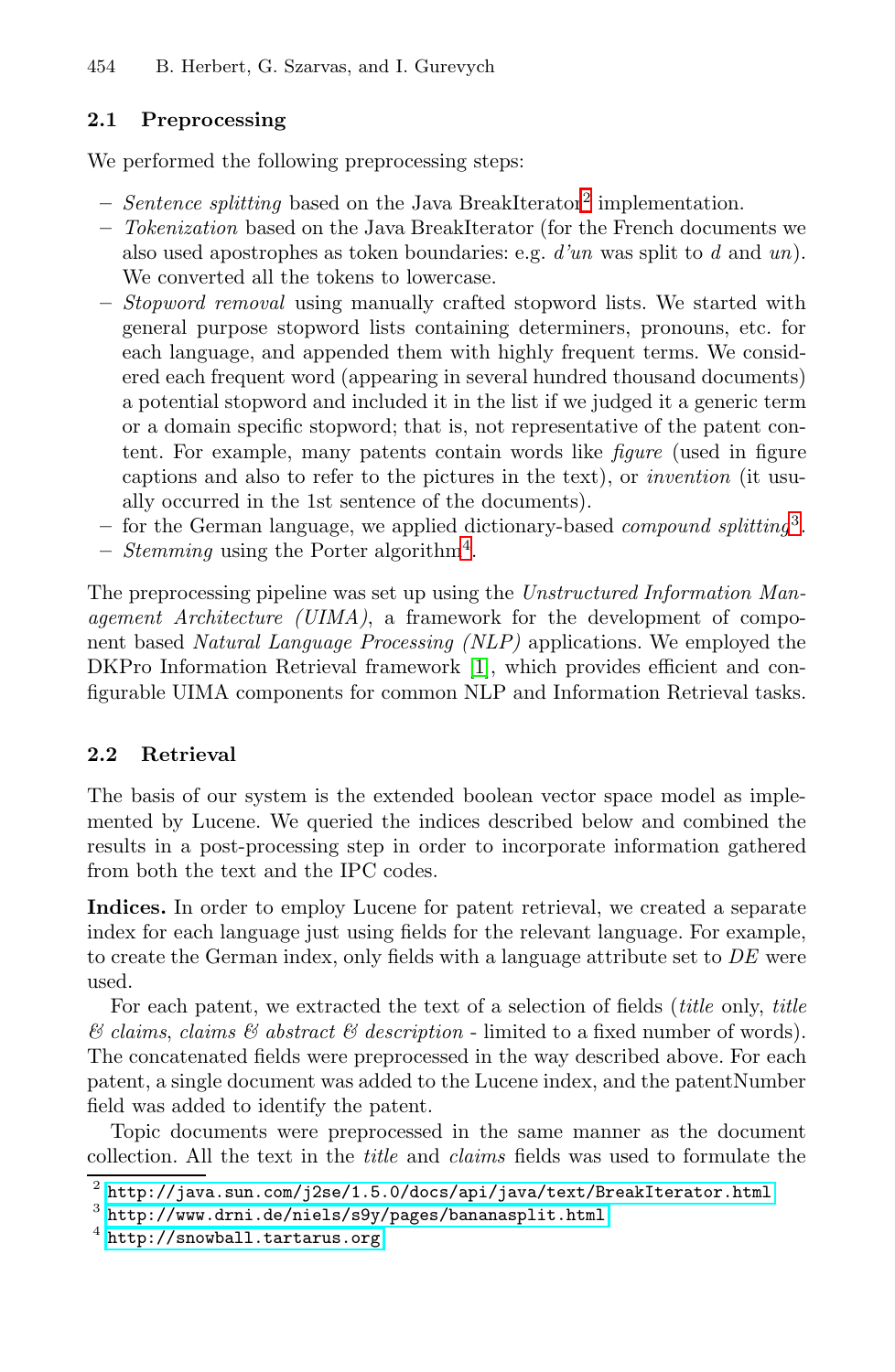queries, without any further filtering. This way our system ranked documents according to their lexical overlap with the topic patent. A separate query was constructed for each of the languages.

To exploit the IPC codes assigned to the patents, a separate index was created containing only the IPC categories of the documents. We performed retrieval based on this IPC index, and since single IPC codes usually indentify particular scientific and technological domains, this provided a language independent ranking based on the domain overlap between the query and documents.

**Queries.** For the main task, sample topic documents were selected that had their *title* and *claims* fields available in all three languages. Moreover, since these documents were full patent applications they contained other fields, possibly in one or more languages, but we did not use any of these additional fields.

We created a separate query for each language and ran it against the document collection index of the corresponding language. Each query contained the whole content of the two above-mentioned fields, with each query term separated by the *OR* query operator.

For the language specific tasks, only the *title* and *claims* fields of the corresponding language were made available. We performed the same retrieval step as we did for the main task, but restricted the search to the respective language index. For instance in the French subtask, we just used the French *title* and *claims* fields to formulate our query and performed retrieval only on the French document index.

To measure the weighted overlap of the IPC codes, a separate query was formulated that included all IPC codes assigned to the topic document (again, each query term *OR*-ed together).

**Result Fusion.** Language specific result lists were filtered in such a way that documents which did not share an I[PC](#page-7-3) code with the topic were filtered out. The language specific result lists were normalized in order to make the scores comparable to each other. The result list from the IPC code index was normalized in the same way. To prepare our system output for the language specific subtasks, we added the relevance scores returned by the IPC and the textual query and ranked the results according to the resulting relevance score. For the *Main* task submission, the three language-specific lists were combined into a single list by taking the highest score from each language specific result list for each document. For further details about the result list combination, see [3].

## **3 Experiments and Results**

In this section we present the performance statistics of the system submitted to the CLEF-IP challenge and report on some additional experiments performed after the submission deadline. We apply Mean Average Precision (MAP) as the main evaluation metric, in accordance with the official CLEF-IP evaluation. Since precision at top rank positions is extremely important for systems that are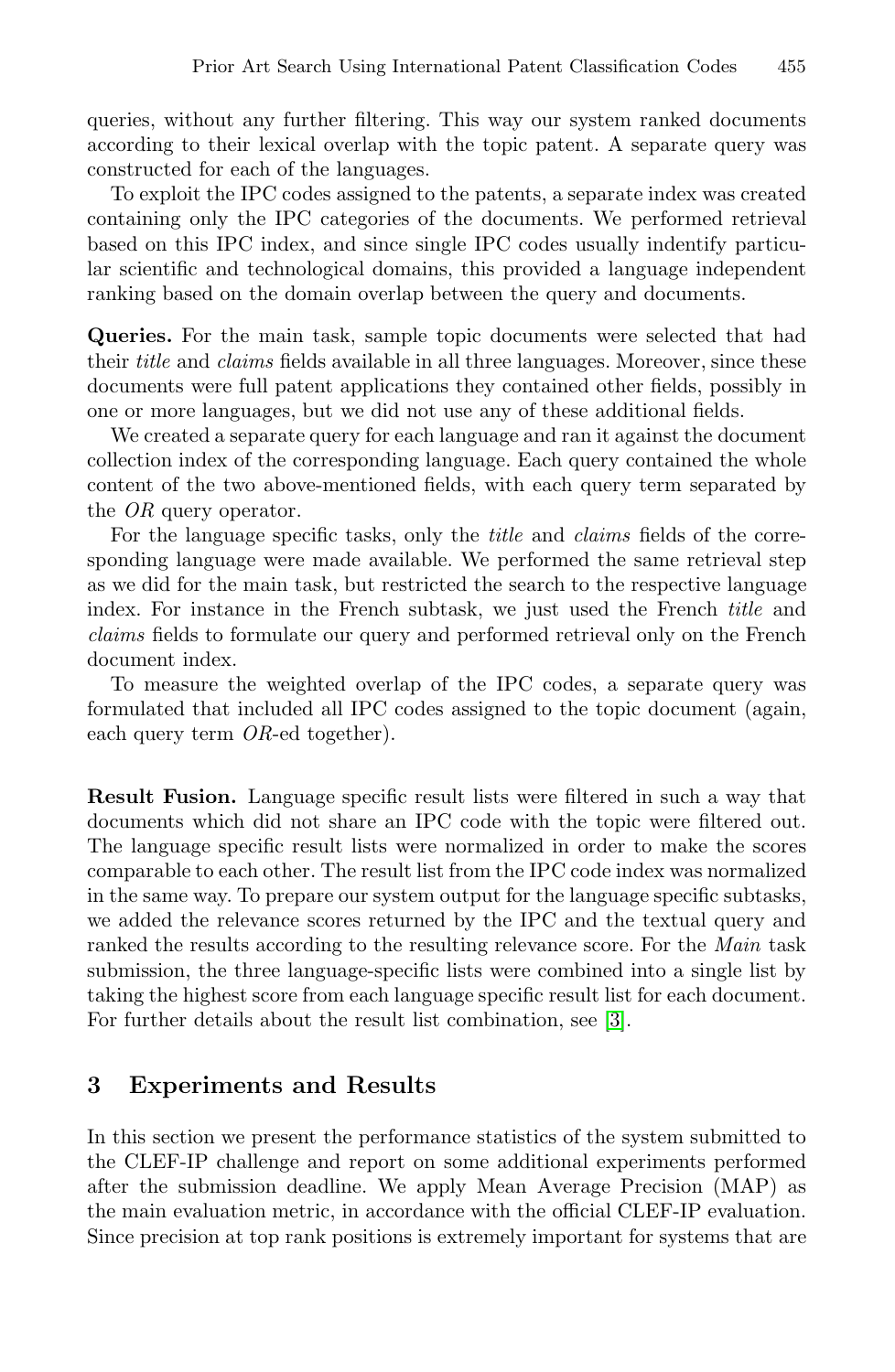supposed to assist manual work like a prior art search, for comparison we always give the precision scores at 1 and 10 retrieved documents  $(P@1$  and  $P@10)^5$ .

#### **3.1 Challenge Submission**

We utilized the processing pipeline outlined above to extract text from different fields of patent applications. We experimented with indexing single fields, and some combinations thereof. In particular, we used only titles, only claims, only description or a combination of *title* and *claims* for indexing.

As the *claims* field is the legally important field, we decided to include the whole *claims* field in the indices for the submitted system. We employed an arbitrarily chosen threshold of 800 words for the indexed document size. That is, for patents with a short *claims* field, we added some text taken from their abstract or description respectively, to have at least 800 words in the index for each patent. When the claims field itself was longer than 800 words, we used the whole field. This way, we tried to provide a more or less uniform-length representation of each document to make the retrieval results less sensitive to document length. We did not have time during the challenge timeline to tune the text size threshold parameter of our system, so this 800 words limit was chosen arbitrarily – motivated by the average size of *claims* sections.

Table 1 shows the MAP, P@1 and P@10 values and average recall (over topics, for top 1000 hits) of the system configurations we tested during the CLEF-IP challenge development period, for the Main task, on the 500 training topics. These were: **1)** the system using the IPC-code index only; **2)** the system using a text-based index only; **3)** the system using a text-based index only, the result list filtered for matching IPC code; **4)** a combination of result lists of 1) and 2); **5)** a combination of result lists of 1) and 3).

| Nr. Method                                          |                                                |  | MAP   P@1   P@10   avg. recall |
|-----------------------------------------------------|------------------------------------------------|--|--------------------------------|
| $(1)$ IPC only                                      | $0.0685$   0.1140   0.0548                     |  | 0.6966                         |
| $(2)$ Text only                                     | $\vert 0.0719 \vert 0.1720 \vert 0.0556 \vert$ |  | 0.4626                         |
| $(3)$ Text only - filtered                          | $\mid 0.0997 \mid 0.1960 \mid 0.0784 \mid$     |  | 0.6490                         |
| $(4)$ IPC and text                                  | $0.1113 \mid 0.2140 \mid 0.0856 \mid$          |  | 0.6960                         |
| $ (5)$ IPC and text - filtered 0.1212 0.2160 0.0896 |                                                |  | 0.7319                         |

**Table 1.** Performance on Main task, 500 train topics

The bold line i[n](#page-7-1) [T](#page-7-1)able 1 represents our submitted system. This configuration gave the best scores on the training topic set for each individual language. Table 2 shows the scores of our submission for each language specific subtask and the Main task on the 500 training and on the 10,000 evaluation topics.

 $5$  During system development we always treated every citation as an equally relevant document, so we only present such an evaluation here. For more details and analysis of the performance on highly relevant items (e.g. those provided by the opposition), please see the task description paper [2].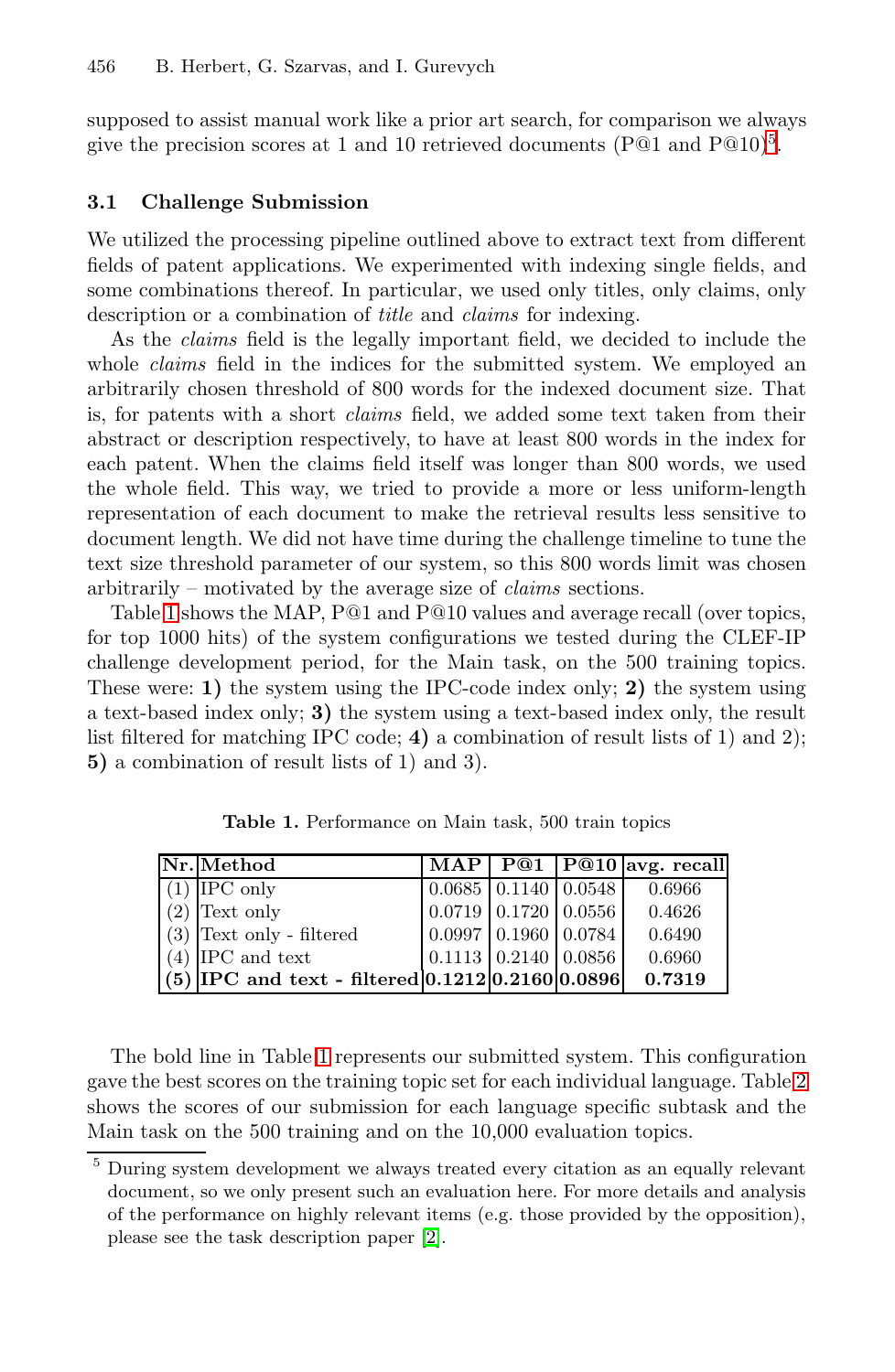|                                        | Train 500            |  |  |                                                   | Evaluation 10k                                 |  |  |        |
|----------------------------------------|----------------------|--|--|---------------------------------------------------|------------------------------------------------|--|--|--------|
| Task                                   |                      |  |  | MAP P@1 P@10 avg. recall MAP P@1 P@10 avg. recall |                                                |  |  |        |
| English $(0.1157 \, 0.2160 \, 0.0876)$ |                      |  |  | 0.7265                                            | [0.1163] 0.2025] 0.0876]                       |  |  | 0.7382 |
| German $ 0.1067 0.2140 0.0818 $        |                      |  |  | 0.7092                                            | $\big  0.1086 \big  0.1991 \big  0.0813 \big $ |  |  | 0.7194 |
| French 0.1034 0.1940 0.0798            |                      |  |  | 0.7073                                            | 0.1005 0.1770 0.0774                           |  |  | 0.7141 |
| Main                                   | 0.1212 0.2160 0.0896 |  |  | 0.7319                                            | 0.1186 0.2025 0.0897                           |  |  | 0.7372 |

**Table 2.** Performance scores for different subtasks on training and test topic sets

#### **3.2 Post Submission Experiments**

After the submission, we ran several additional experiments to gain a better insight into the performance limitations of our system. We only experimented with the English subtask, for the sake of simplicity and for time constraints. First, we experimented with different weightings for accumulating evidence from the text- and IPC-based indices.

We found that slightly higher weight to text-based results would have been beneficial to performance in general. Using 0.6/0.4 weights, which was the best performing weighting on the training set, would have given a 0.1202 MAP score for English, on the 10k evaluation set – which is a 0.4% point improvement.

We also examined retrieval performance using different document length thresholds. Hence, we extracted the first 400, 800, 1600 or 3200 words of the concatenated claims, abstract and description fields to see whether more text could improve the results. Only a slight improvement could be attained by using more text for indexing documents. On the training set, the best score was achieved using 1600 words as the document size threshold. This would have given 0.1170 MAP score for English, on the 10k evaluation set – which is only a marginal improvement over the submitted configuration.

Previously we discarded all resulting documents that did not share an IPC code with the topic. This way, retrieval was actually constrained to the cluster of documents that had overlapping IPC codes. A natural idea was to evaluate whether creating a separate index for these clusters (and thus having in-cluster term weighting schemes and ranking) is beneficial to performance. We found that using such local term weights improved the performance of our system for each configuration. The best parameter settings of our system on the training topics were: 1600 words threshold; 0.6/0.4 weights for text/IPC indices; indexing the cluster of documents with a matching IPC code for each topic. This provided a MAP score of 0.1243, P@1 of 0.2223 and  $p@10$  of 0.0937 on the 10,000 document evaluation set, for English. This is a 0.8% point improvement compared to our submitted system.

### **3.3 Significance Analysis**

We used the *paired t-test* for significance tests. Due to the huge number of topics (we presented results for 10,000 topics) even small differences in MAP values tend to be statistically significant using very low significance thresholds.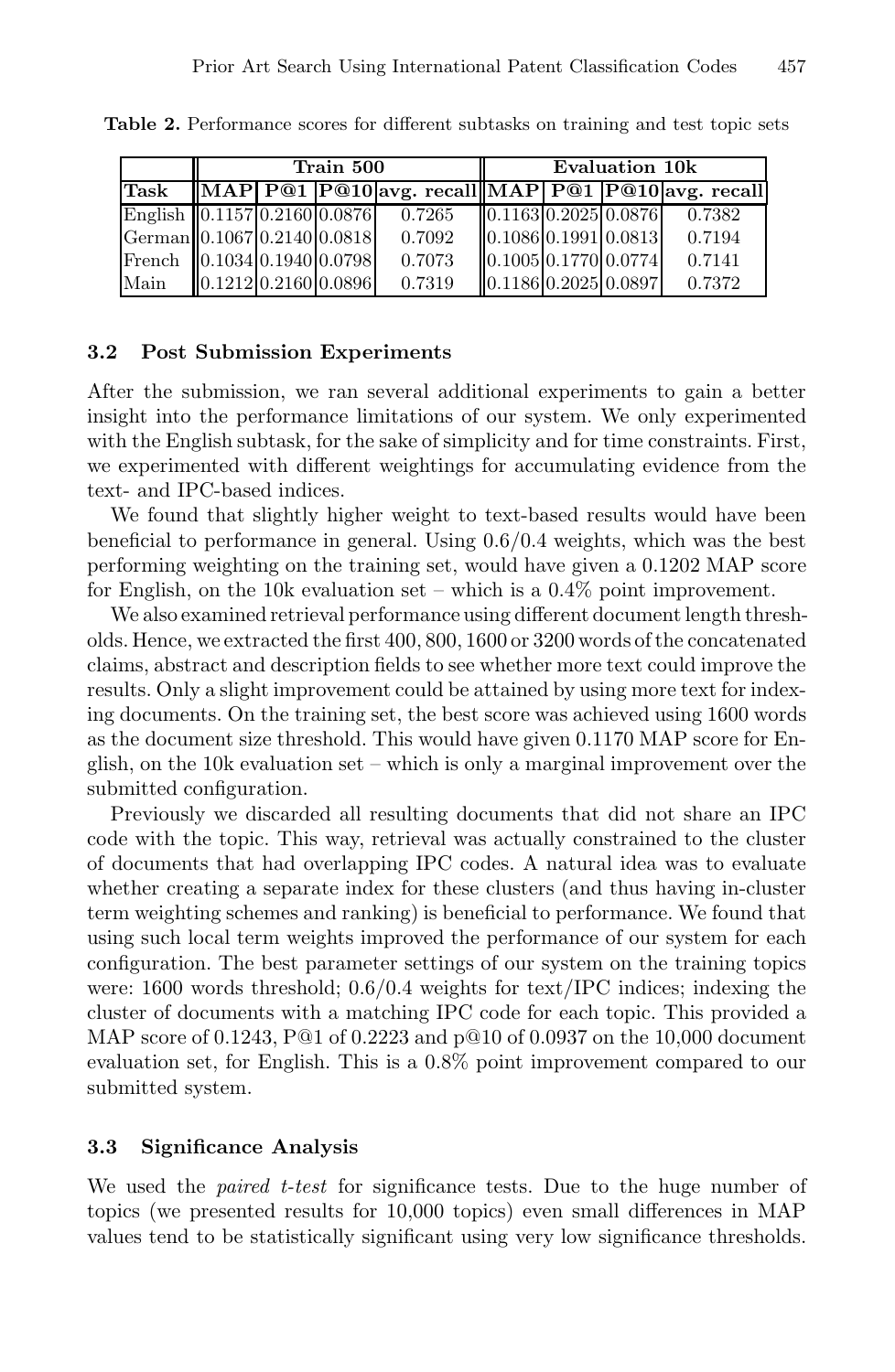#### 458 B. Herbert, G. Szarvas, and I. Gurevych

First, the difference in performance between our submitted system and that of our post-submission experiments was statistically significant  $(P < 10^{-4})$  even though the latter system only utilized English texts, not all three languages. This means that for our approach it was more important to set the corresponding weights for the combination, indexed text size and to use accurate term weights (in-cluster) than to exploit results for less frequently used languages. The performance of our submitted system (0.1186 MAP, placed 4th in the XL evaluation) is significantly different from both the one placed third (0.1237 MAP,  $P < 10^{-3}$ ) and fifth (0.1074 MAP,  $P < 10^{-4}$ ). The performance of our postsubmission system (0.1243 MAP) is significantly different from the one placed second in the challenge (0.1287 MAP,  $P < 10^{-2}$ ), but the difference compared to the third place [s](#page-6-0)ystem is not significant  $(0.1237 \text{ MAP}, P > 0.5)$ .

## **4 Discussion**

In the previous section we introduced the results we obtained during the challenge timeline, together with some follow-up experiments. We think our relatively simple approach gave fair results, our submission came 6th out of 14 participating systems on the evaluation set of  $500$  topics<sup>6</sup> and 4th out of 9 systems on the larger evaluation set of 10,000 topics. Taking into account the fact that just one participating system achieved remarkably higher MAP scores and the simplicity of our system, we find these results promising.

We should mention here that during the challenge development period, we made several arbitrary choices regarding system parameter settings, and that even though we chose reasonably well performing parameter values tuning these parameters could have improved the accuracy of the system to some extent.

The limitations of our approach are obvious though. First, as our approach mainly measures lexical overlap between the topic patent and prior art candidates, prior art items that use substantially different vocabulary to describe their innovations are most probably missed by the system. Second, without any sophisticated keyword / terminology extraction from the topic claims, our queries are long and probably contain irrelevant terms that place a burden on the system's accuracy. Third, the patent documents provided by the organizers were quite comprehensive, containing detailed information on inventors, assignees, priority dates, etc. Out of these information types we only used the IPC codes and some of the textual description of patents. Last, since we made a compromise and searched among documents with a matching IPC code (and only extended the search to [d](#page-7-1)ocuments with a matching first three digits of IPC when we had an insufficient number of retrieved documents in the first step), we missed those prior art items that have a different IPC classification from the patent being investigated. We think these patents are the most challenging and important items to identify and they are rather difficult to discover for humans as well.

<span id="page-6-0"></span><sup>6</sup> Since the larger evaluation set included the small one, we consistently reported results on the largest set possible. For more details about performance statistics on the smaller sets, please see [2].